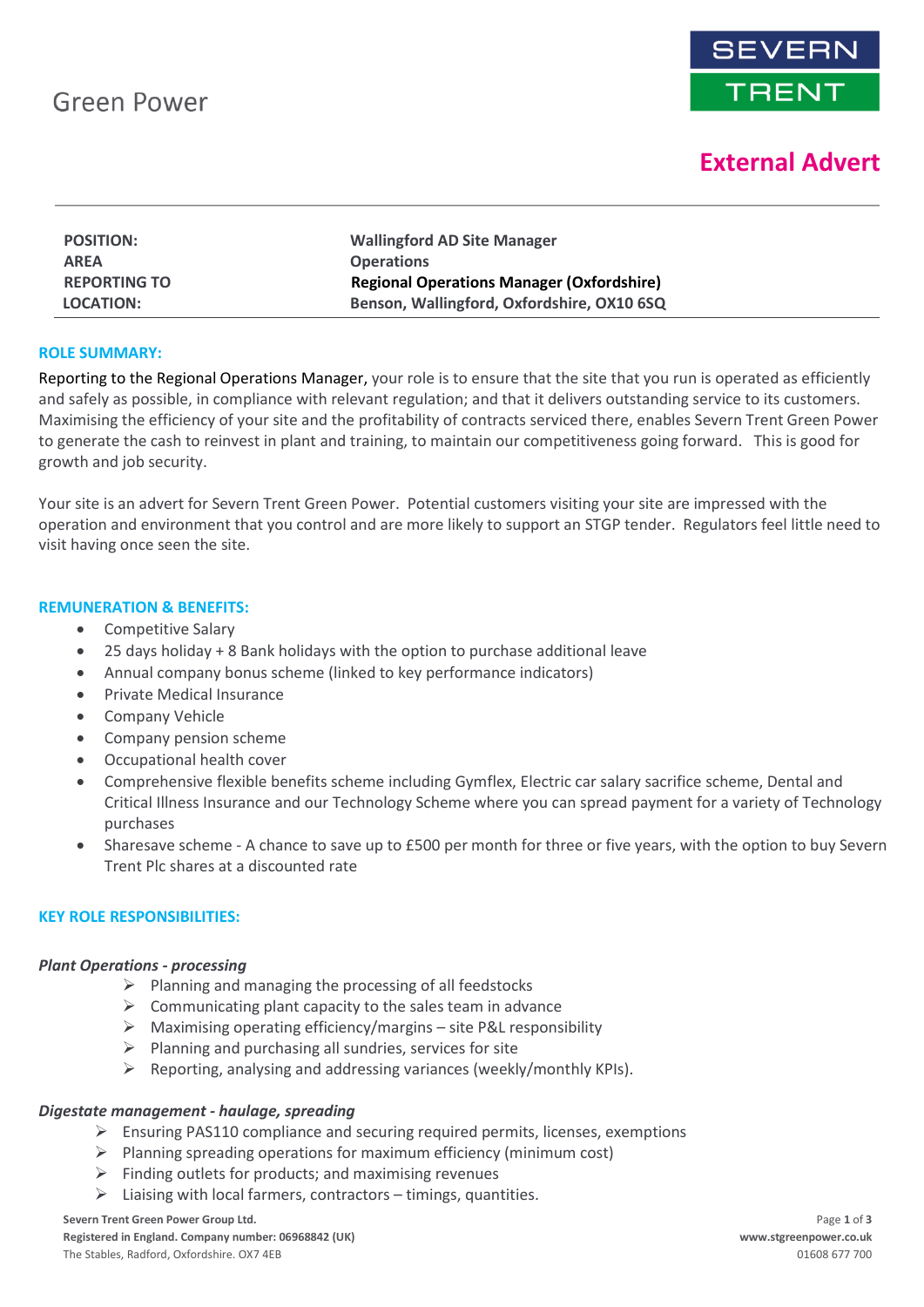# **Green Power**

# *Maintenance*

- Conducting routine maintenance daily weekly, monthly to minimise down time
- Managing support from contractors, agents, and workshop
- Managing/purchasing box spares, other spare parts
- Balancing capex and maintenance costs
- Maintaining site appearance grass, outside areas, decoration, repairs

#### *HSE*

- Delivering high standards of safety across the site, 24/7
- Drafting method statements and risk assessments

# *Compliance*

- Maintaining adequate records, samples, lab tests regimes
- Ensuring compliance with BMS
- Managing complaints first line
- Liaising as required with EHO, EA, HSE, AH
- Maintaining PAS110; ABPR certifications
- Adhering to planning conditions

# *Customer/contract liaison*

- Managing necessary communications to customers (e.g. opening hours etc)
- Building relationships with drivers (waste teams)
- Problem solving invoice reconciliation, weighbridge issues, diversion of vehicles

## *Marketing*

- Receiving guests, visitors
- Conducting tours
- Local community outreach and liaison

## *Management*

- Staffing recruiting, training
- Performance management of direct reports including IGP's and Objective setting

# **HERE'S WHAT OUR IDEAL CANDIDATE LOOKS LIKE**

## **Essential Experience**

- Managing site and operators
- Managing Site health and safety
- Mechanical aptitude
- Plant Operator Experience (telehandler, Excavator, Bobcat, Cherry Picker and loading shovel)
- Experience working with regulators
- Understanding PASS110
- understanding of HACCAP
- DSEAR
- Confined space certification including using BA
- Management training
- **Preferred Experience**
- WAMITAB AD
- NEBOSH National Standard or Health & Safety certificate